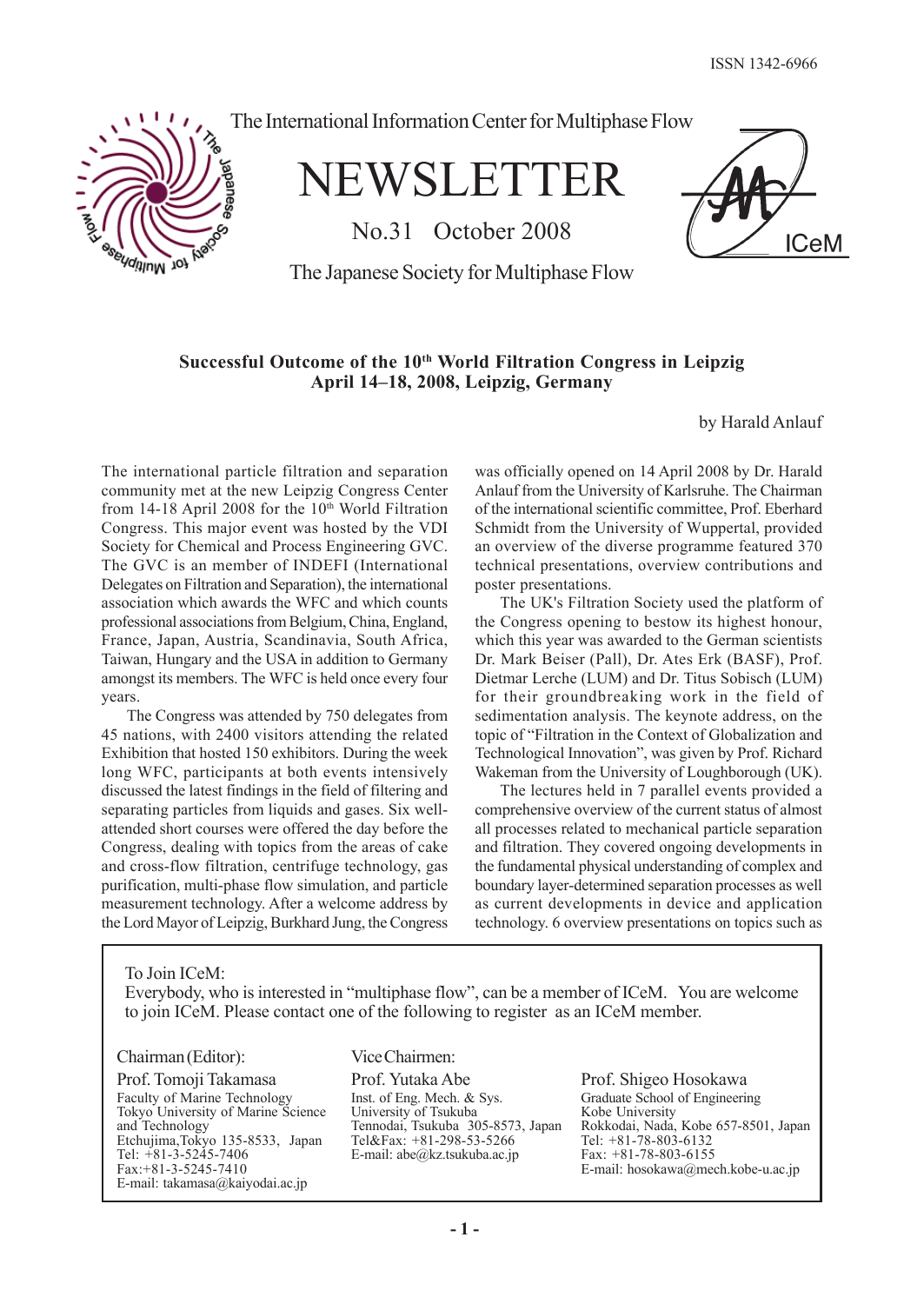cake, depth and cross-flow filtration, gas purification, filter media, and numerical simulation techniques enabled delegates to receive a concentrated overview of the cutting edge of technology in the respective area. Contributions focusing on practical aspects of the entire spectrum of filtration and separation technology provided operators of filtration and separation plants with insights into other areas of application beyond the limits of their own specialization. Device manufacturers were exposed to a broad range of existing areas of application for their specific technologies.

In relation to the latest trends, two developments were especially noteworthy. Membrane-based separation processes have become established as a completely normal and mature separation technology on a broad front. In combination with other separation technologies, they often offer ideal process solutions. It has also become clear that the use of numerical flow simulation (CFD) has become an indispensable tool for describing separation processes and designing separation devices in spite of the continuing need for ongoing development. Modern measurement techniques for analyzing or characterizing the systems which are to be separated also play an important role, of course. This became clear from the remarkable number of manufacturers of devices for measuring particles that

exhibited at the Exhibition which took place concurrently.

The Society of Austrian Chemists *(Gesellschaft Österreichischer Chemiker, GÖCH)* was elected with an absolute majority to host the  $11<sup>th</sup>$  World Filtration Congress, to be held in Graz April 14-18, 2012. Following the election, the new Congress president, Prof. Wilhelm Höflinger from the Vienna University of Technology, will assume chairmanship of INDEFI for the next four years. Prof. Gerd Mauschitz, also from the Vienna University of Technology, was elected as Chairman of the international scientific committee for WFC<sub>11</sub>

The next large international event in the field of mechanical particle separation is the FILTECH 2009 Conference and Exhibition, which will again take place in Wiesbaden from 13-15 October 2009. Interested colleagues are invited to submit abstracts for presentation until December 31, 2008. More information can be found at www.filtech.de

Dr. Harald Anlauf Karlsruhe University of Technology - IMV 76131 Karlsruhe E-mail: info@wfc10.com

# **ISTP-19 August 17–20, 2008, Reykjavik, Iceland**

by Jong Kim

The 19th International Symposium on Transport Phenomena (ISTP-19) took place in Reykjavik, Iceland, August 17-20, 2008, organized and sponsored by the University of Iceland under the auspices of the Pacific Center of Thermal-Fluids Engineering.

Thermal and fluids transport phenomena are becoming increasingly important with the renewed interest in energy production, energy efficiency, environment, climate change, sustainability, and applications in emerging areas such as biotechnology.

The ISTP series of conferences is one of the flagship conferences sponsored by the Pacific Center of Thermal-Fluids Engineering. It has established itself as a most popular premier international conference in the areas of thermo-fluids transport phenomena. The previous ISTP conferences were held in Honolulu 1985, Tokyo 1987, Taipei 1988, Sydney 1991, Beijing 1992, Seoul 1993, Acapulco 1994, San Francisco 1995, Singapore 1996, Kyoto 1997, Taipei 1998, Istanbul 2000, Victoria 2002, Bali 2003, Bangkok 2004, Prague 2005, Toyama 2006, and Daejeon 2007.

This highly successful multidisciplinary international conference was intended to provide a forum for the specialists in the fields of thermo-fluids transport phenomena to exchange information, present the results

of new developments, review the state-of-the-art, and discuss the future directions and priorities in research and development with focus on thermo-fluids aspects of transport phenomena. The conference covered a wide range of topics in thermo-fluids science and engineering presented in over 200 papers contributed by scientists, engineers, researchers, and practitioners



From left, S. Brynjolfsson (Chair), J.H. Kim (Co-Chair), S.T. Ro (Technical Achievement Award Winner), S. Mochizuki (PCTFE President)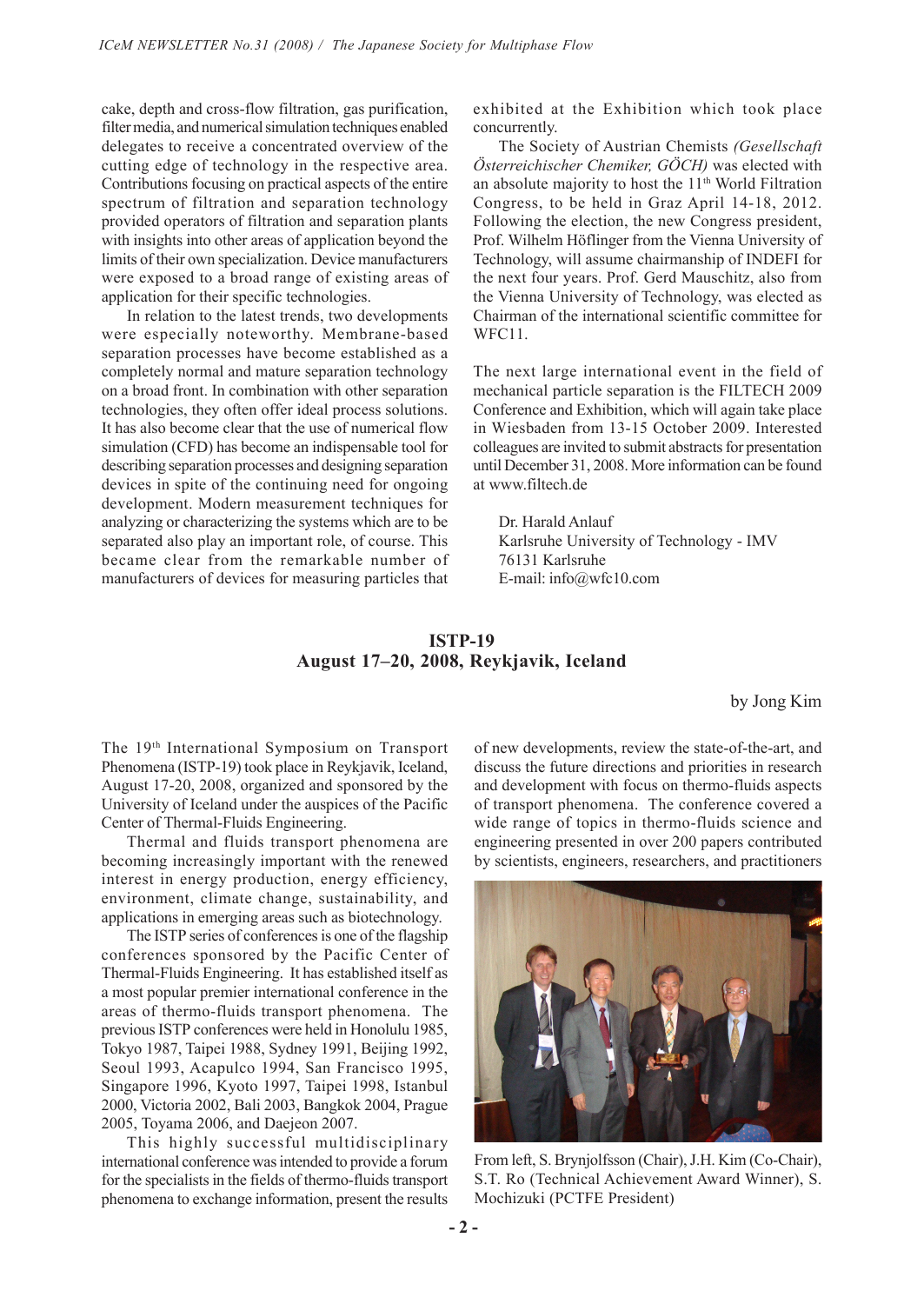representing 31 different countries. The topics covered at the conference include heat and mass transfer, multiphase flow, micro- and nano-scale transport, thermal hydraulics of nuclear reactors, environmental transport phenomena, gas turbine heat transfer, experimental and computational fluid dynamics, combustion and reacting flows, advanced energy systems, turbulence and flow instabilities, heat exchangers, aerodynamics and wind engineering, manufacturing and materials processing, thermo-fluids visualization and imaging technology, biothermo-fluid dynamics, and transport phenomena in chemical process systems. The conference also featured three plenary lectures and three keynote lectures by an international authority in each area. Prof. Sung Tack Ro of Seoul National University presented the opening plenary lecture on thermodynamics and transport phenomena. Prof. Gretar Tryggvason of Worcester Polytechnic Institute followed with a plenary lecture on direct numerical simulations of multiphase flow and Prof. Sadik Kakac (formerly at the University of Miami) of the TOBB University of Economics and Technology gave a third plenary lecture on two-phase flow dynamic instabilities. Professor Ro further received the ISTP Technical Achievement Award for his outstanding and sustained contributions to transport phenomena as a researcher, teacher, and mentor. The Conference Chair was Prof. Sigurdur Brynjolfsson of the University of Iceland with Prof. Jong H. Kim of KAIST, Korea as Co-Chair while Prof. Olafur Petur Palsson of the University of Iceland was Technical Program Chair. ISTP-20 will be held in Victoria, British Columbia, Canada, July 7-10, 2009.

Chair

Prof.Sigurdur Brynjolfsson (Iceland) University of Iceland E-mail: sb@hi.is Co-Chair Prof. Jong H Kim (USA) EPRI International/KAIST E-mail: jkim@epri.com

# **6th International Conference on Heat Transfer, Fluid Mechanics and Thermodynamics (HEFAT2008) June 30 – July 2, 2008, Pretoria, South Africa**

by JP Meyer

The 6<sup>th</sup> International Conference on Heat Transfer, Fluid Mechanics and Thermodynamics (HEFAT2008), was held in Pretoria, South Africa as part of the University of Pretoria's 100-year celebrations "A century in the service of knowledge".

For this conference and proceedings, all papers were peer-reviewed by at least two reviewers and almost 150 papers were accepted. The review policy was that only original research papers that were recommended unconditionally by two reviewers who are distinguished subject specialists in the field of the relevant paper were accepted.

A large number of papers were submitted, and it was possible to select only papers of a high standard for publication in the proceedings.

The papers in the proceedings were read in 17 parallel lecture sessions over a period of three days during which five keynote papers were presented. The large number of scheduled presentations contributed without a doubt towards creating a meaningful forum for discussing the latest developments as well as for keeping abreast with the state of the art in heat transfer, fluid mechanics and thermodynamics.

The common objectives of the conference were to bring together scientists and engineers, and for inspiring us to uncover, share and glean more knowledge in order to tackle humankind's future problems. Furthermore,

the purpose was to provide a forum for specialists in heat transfer, fluid mechanics and thermodynamics from all corners of the globe to present the latest progress and developments in the field. This not only allowed the dissemination of the state of the art, but will serve as a catalyst for discussions on future directions and priorities in the areas of heat transfer, fluid mechanics and thermodynamics. The additional purposes of this conference were to introduce Africa to the rest of the world and to initiate collaboration in research.

In 2002, the 1<sup>st</sup> International Conference on Heat Transfer, Fluid Mechanics and Thermodynamics (HEFAT2002) was hosted in the Kruger National Park, South Africa. In 2003, the 2nd International Conference on Heat Transfer, Fluid Mechanics and Thermodynamics (HEFAT2003) was hosted at the Victoria Falls, Zambia. The 2004 conference (HEFAT2004) was in Cape Town and the  $4<sup>th</sup>$  conference (HEFAT2005) took place in Cairo, while the  $5<sup>th</sup>$ conference (HEFAT2007) was at Sun City, South Africa. The 7<sup>th</sup> conference (HEFAT2009) is planned to be held in Turkey in 2009.

Prof. JP Meyer Conference Chair University of Pretoria, South Africa E-mail: Josua.Meyer@up.ac.za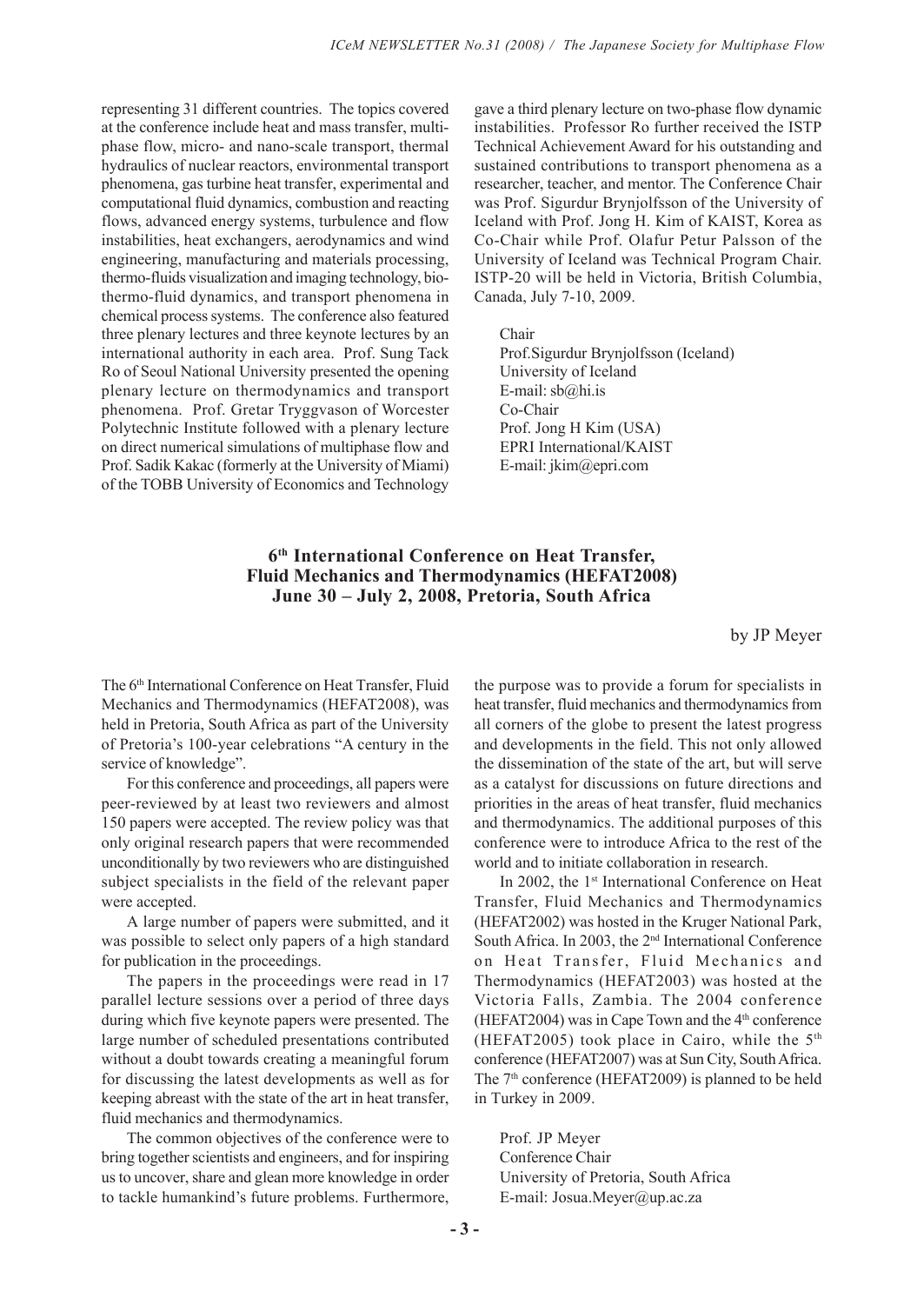## **Meeting Report on "The 5th International Conference on Transport Phenomena in Multiphase Systems (HEAT 2008)" June 30 – July 3, 2008, Bialystok, Poland**

by Teodor Skiepko

The 5th International Conference on Transport Phenomena in Multiphase Systems (HEAT 2008) was held in Bialystok, Poland, June 30 - July 3, 2008. This fifth edition of the Conference in series HEAT was organized by Bialystok Technical University (Poland) in cooperation with Gdansk University of Technology (Poland) and the Institute of Fluid-Flow Machinery of Polish Academy of Sciences (Gdansk, Poland). The Organizing Committee of the Conference was commanded by Professor Teodor Skiepko (Poland), and the Scientific Committee was working under chairmanship by Dr. Ramesh K. Shah (India).

While looking in the past, Conferences in series HEAT have a quite long tradition. The first three previous editions held in 1996, in 1999 and in 2002 were very successfully organized by Kielce University of Technology (Poland). The fourth edition (2005) was organized by Gdansk University of Technology and the Institute of Fluid-Flow Machinery of Polish Academy of Sciences Gdansk with cooperation of Kielce University of Technology. Throughout that past time the number of participants and scientific centres they represent have been consecutively growing. Historically, during the first conference 39 papers were presented, during the second, third and fourth editions 35, 67 and 74 papers, respectively. However, interest in the fifth edition (2008) has been outstanding, in fact, the latest edition of the Conference gathered more papers than ever before - 124 accepted papers were presented by delegates from 28 countries: *Austria, Australia, Belgium, Brazil, Canada, Croatia, Czech Republic, Germany, India, Indonesia, Iran, Israel, Italy, Japan, Korea, Kuwait, Lithuania, Malaysia, The Netherlands, New Zealand, Poland, Russia, Slovenia, Switzerland, Taiwan, Turkey, United Kingdom, USA*. Thanks to a considerably reduced fee we also enabled young PhD students to participate in the Conference.

This 3 and a half day Conference was inaugurated by Dr Ramesh K. Shah (India) who delivered the opening address. Subsequently, the conference program included the distinguished plenary lecture delivered by G. P. Celata (Italy) and keynote lectures delivered by: S.V. Alekseenko (Russia), J. Banaszek (Poland), A.J. Ghajar (USA), T.G. Karayiannis (UK), D. Lakehal (Switzerland), P. Di Marco (Italy), D. Mikielewicz (Poland), A. Podgorski (Poland), M.Z. Podowski (USA), M.E. Poniewski (Poland), M. Sommerfeld (Germany), R.K. Shah (India), J.R. Thome (Switzerland), A. Ullmann (Israel), C-C. Wang (Taiwan). The contributed papers were presented at regular sessions via predominantly poster presentations and a few stand-up oral. On the overall the papers presented cover a broad spectrum of topics ranging from hydrodynamics through boiling and condensation, innovative and advanced experimental techniques, numerical modelling of complex fundamental aspects of multiphase systems to studies of practical problems and their industrial applications. There were discussions, assessments, intense and suggestive critics following many oral and at poster presentations. The number of papers presented and variety of subjects considered confirm the continual progress and grow of research works in the field.

Two-volume book contains the Proceedings<sup>1</sup> of the fifth edition (2008) of the Conference where the plenary lecture paper, all keynote papers and all contributed papers are included. The presentation of all the papers in the Proceedings is in the full text and organized such that at beginning of volume 1 the Keynote papers (15 papers) are given headed by the Plenary Lecture paper. Subsequently the Conference Papers (108 papers) follow by the end of volume 1 and throughout volume 2 categorized into some basic allied fields referenced to topics of the Conference as:

Two- and Multi- Phase Flows Hydrodynamics, (24 papers) Innovative and Advanced Experimental Techniques, ( 7) Cavitation, ( 4) Boiling and Condensation, (24) Melting and Solidification, ( 5) Particulate Flows, Aerosols and Colloids, (13) Heat/mass Exchangers and Industrial Applications, (17) Two Phase Injectors and Ejectors, ( 7) Miscellaneous, ( 7).

The Conference papers presented in the Proceedings have been peer-reviewed by appropriate professionalists in the field under the leadership of the members of the Scientific Committee. We are deeply grateful for all the effort that they have put to maintaining high standards of the papers. We would also like to express sincere thanks to all the reviewers who have participated in the review process. We hope that the Proceedings of this Conference can be not only a literature source of references for a selected community of researchers attending the Conference but also for people working on the side of industrial applications or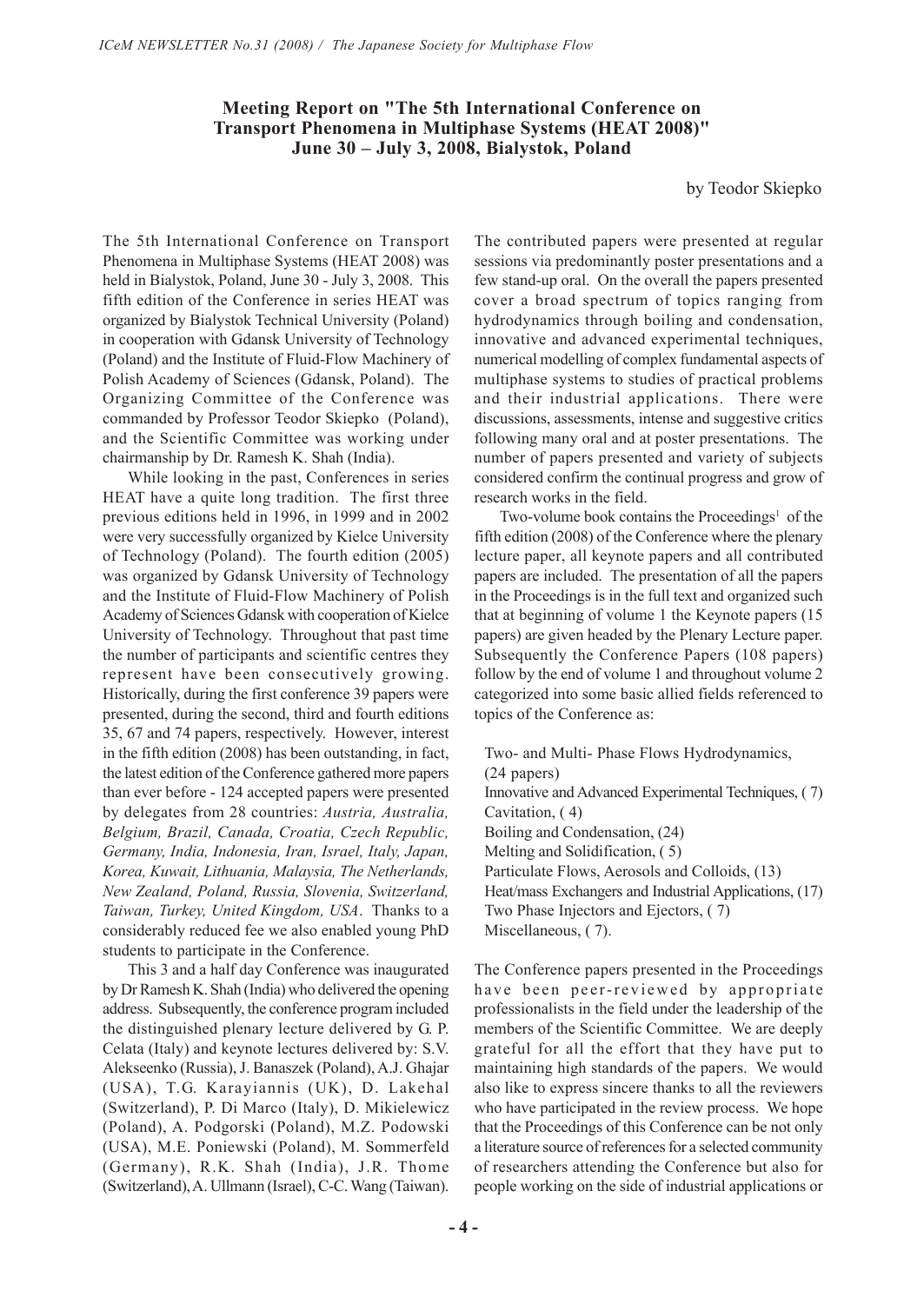education making multiphase flows as recognized outstanding engineering subject to be taught.

This fifth edition of the Conference was a success not only because of wide international response and quality of papers presented, but also because of the location, organization and social program in which one day tour to Bialowieza National Park Forest, the jewel of both European and world-wide lowland forests, was the most outstanding event.

We truly believe that the Conference via presentations of the most recent achievements and exchanging ideas can contribute to the further development in the subject as well as to promotion of international cooperation in modelling and experimentation on two- and multi- phase flows.

*Acknowledgments.* We gratefully acknowledge financial support for this Conference given by the Faculty of Mechanical Engineering, Bialystok Technical University, within framework of funding for statutory R & D activities.

Prof. Teodor Skiepko The Organizing Committee Chairman Bialystok Technical University, Faculty of Mechanical Engineering, Wiejska 45C, 15-351, Bialystok, Poland, email: tskiepko@pb.bialystok.pl

1 Limited number of *Proceedings* is still available to be purchased, send orders on email address as above.

# **XCFD4NRS "Experiments and Computational Fluid Dynamics for Nuclear Reactor Safety" September 10–12, 2008, Grenoble, France**

by Dominique Bestion

XCFD4NRS, "Experiments and Computational Fluid Dynamics for Nuclear Reactor Safety" is an OECD-NEA & IAEA Workshop, which was hosted and organized by CEA in Grenoble (FRANCE) on September 10-12, 2008. Following CFD4NRS, held in 2006 in Garching (GERMANY), it was a forum for numerical analysts and experimentalists to exchange information in the field of Nuclear Reactor Safety (NRS) related activities relevant to Computational Fluid Dynamics (CFD) validation, with some emphasis placed on new experimental techniques and more focus on two-phase CFD applications.

XCFD4NRS aimed at providing a better evaluation of the maturity of CFD codes for NRS applications. Emphasis was put on the definition and application of Best Practice Guidelines and on an adequate validation using "CFD-grade" experiments. New measurement techniques of interest for this validation have also been presented.

59 papers were presented covering several topics such as Mixing and dilution problems, Containment thermalhydraulics, Boiling flow and CHF investigations, Pressurized Thermal Shock, Advanced Reactors, and

various accident analyses. Results of three Working Groups of OECD-CSNI on application of CFD to NRS were also presented by the coordinators. 5 Keynote Lectures were presented by V. Teschendorff (GRS), T. Schulenberg (FZK) and Professors S. Banerjee (Univ. New York, USA), Y. Hassan (Univ. of Texas A&M) and T. Hibiki (Purdue Univ.). More than 140 people attended the workshop, coming from 15 European countries, USA, Japan, Korea, ...

Progress has been noticed on some instrumentation techniques, on BPG application, on the quality of some validation results. Conclusions were drawn on the need to further develop measurement techniques, to define more precise BPG specific to each NRS application, and to develop uncertainty evaluation methods.

A follow up workshop to be held in 2010 will be proposed to OECD-WGAMA, which could be organized in the USA.

Dr. Dominique Bestion General Chair Commissariat a l'Energie Atomique (CEA), France E-mail: dominique.bestion@cea.fr

# **An Announcement from Editor**

The JSMF gives internet-service for ICMF members. You can read updated ICeM NEWSLETTER by visiting JSMF homepage http://www.jsmf.gr.jp/index-en.htm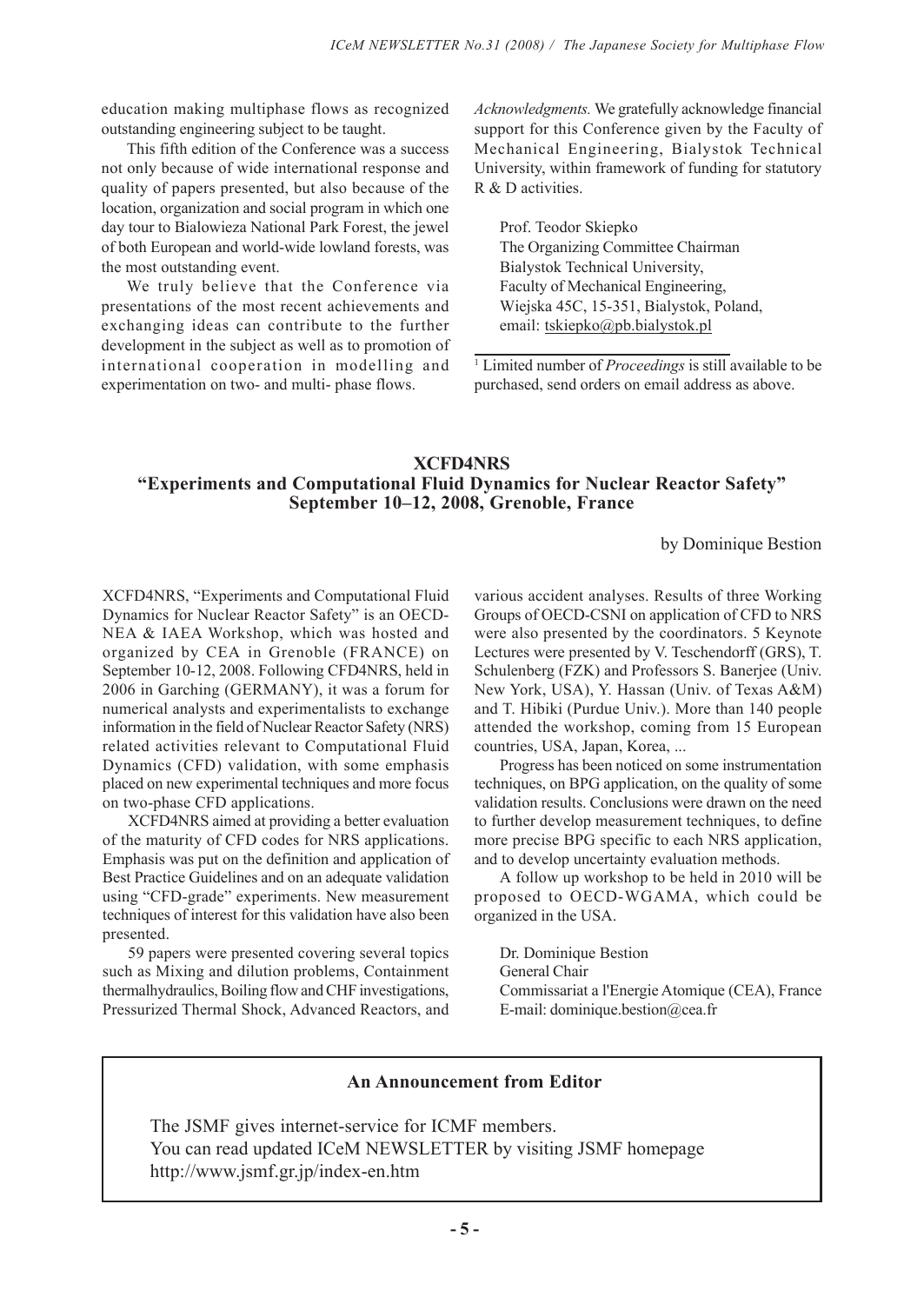# **Call for Nominations The Nusselt Reynolds Prize Final Date November 30th, 2008**

Sponsored by

# **Assembly of World Conferences on Experimental Heat Transfer, Fluid Mechanics, and Thermodynamics**

The Nusselt-Reynolds Prize has been established by the Assembly of World Conferences to commemorate outstanding contributions by Wilhelm Nusselt and Osborne Reynolds as experimentalists, researchers, educators, and authors. As many as three prizes may be bestowed at every World Conference, one in each of the areas of heat transfer, fluid mechanics, thermodynamics, or any combination of these.

The prize shall be bestowed for outstanding scientific and engineering contributions and eminent achievements in the fields of heat transfer, fluid mechanics, and thermodynamics through (1) experimental studies and analytical/ numerical extension of the measurements, (2) development of experimental techniques, visualization techniques, and/or instrumentation, and/or (3) development of design theory (that needs experimental data) and theory based experimental correlations. These contributions should yield a deeper insight into physical phenomena involved or should yield significant technological advances. In addition to research, the awardee(s) should have made outstanding contributions to the field through teaching, design, or a combination of such activities. The prize is based on *achievement through publications* or through *the application of the science or art*. Nationality, age, sex, and society membership shall not be considered when evaluating qualifications of candidates. A candidate must be living at the time of designation as a recipient of the prize.

The prize consists of a bronze plaque, an engrossed certificate, and an honorarium. The prize is administered by the Prize Board. The deadline for accepting pre-nominations for the Prize is *June 30th*, *2008*, the deadline for nominations in the final format is *November 30<sup>st</sup>*, 2008. The prize will be awarded at the Seventh World Conference during June 28 – July 3, 2009 in Kraków, Poland where the prize winners will also present plenary lectures on their subjects.

Nominators can obtain further information and download the nomination form from a webpage at www.ifv.uni-hannover.de

> Professor Dieter Mewes, Chairperson The Nusselt-Reynolds Prize Board Leibniz University Hannover Fakultät für Maschinenbau Institut für Mehrphasenprozesse (Verfahrenstechnik) Callinstr. 36, D-30853 Hannover, Germany Tel. +49-511-762-3638; Fax. +49-511-762-3031 mewes@ifv.uni-hannover.de

# **Future Meetings**

Following list includes Conference Name, Place, Date and Contact.

#### **The 7th International Topical Meeting on Nuclear Reactor Thermal Hydraulics, Operation and Safety (NUTHOS-7)**

Grand Intercontinental Hotel, Seoul, Korea, October 5-9, 2008 Dr. Jong H. Kim, KAIST- EPRI WW Prof. Hisashi Ninokata, TITech E-mail: info@nuthos7.org http://www.nuthos-7.org

## **The 7th JSME-KSME Thermal and Fluids**

#### **Engineering Conference (TFEC2008)**

Sapporo, Japan, October 13-16, 2008 Prof. Kazuhiho Kudo (JSME) E-mail: myamada@eng.hokudai.ac.jp Prof. Jinho Lee (KSME) E-mail: hhcho@yonsei.ac.kr http://www.tfec2008.jp/

**The 16th Pacific Basin Nuclear Conference (16PBNC)** Aomori, Japan, October 13-18, 2008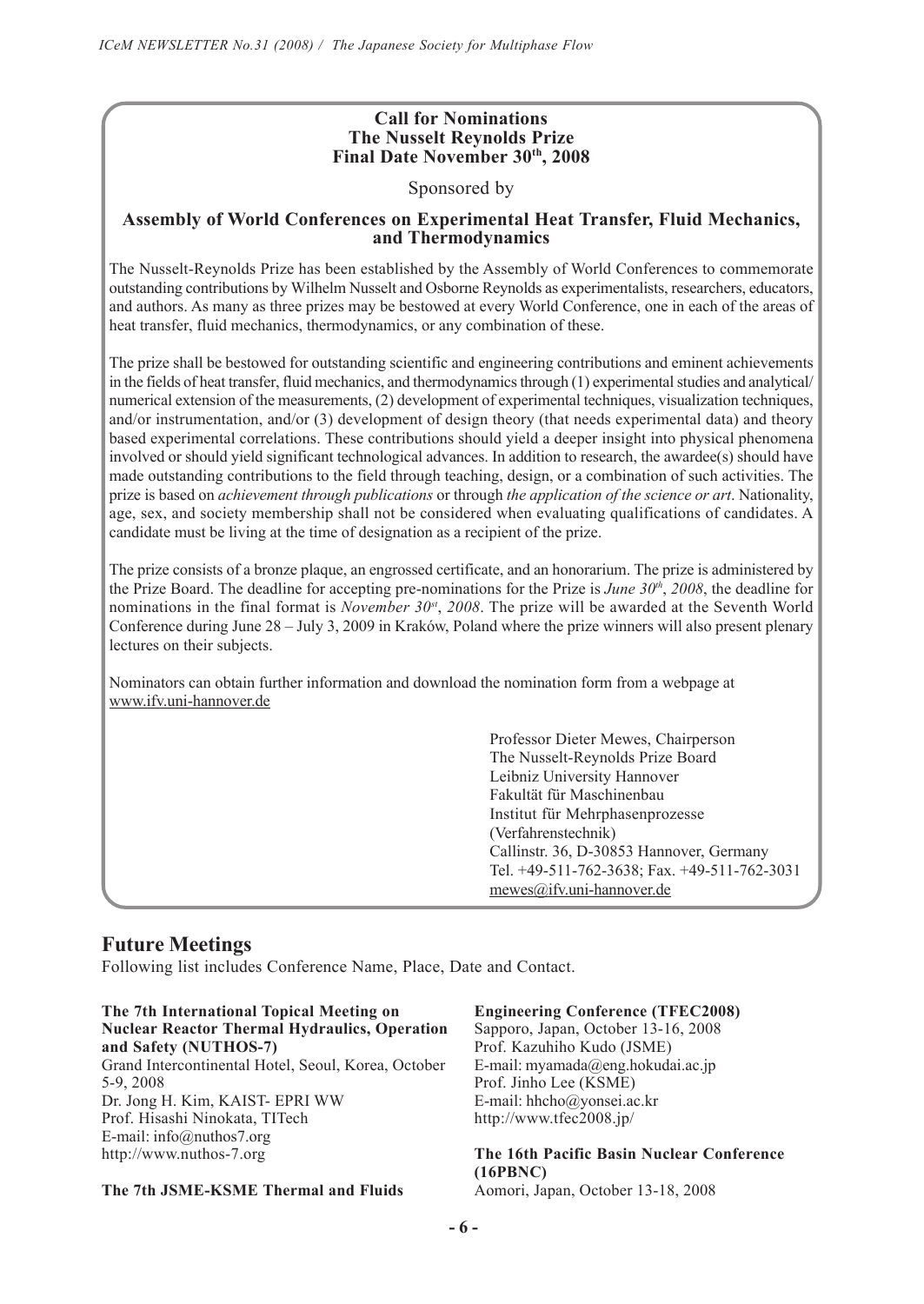Dr. Shunsuke Kondo, Atomic Energy Commission of Japan E-mail: info@pbnc2008.org http://www.pbnc2008.org/

## **Winter Meeting and Nuclear Technology Expo**

Reno, NV, USA, November 9-13, 2008 Dr. David J. Hill, Idaho National Laboratory http://www.ans.org/meetings/index.cgi?c=n

#### **6th Japan-Korea Symposium on Nuclear Thermal Hydraulics and Safety (NTHAS-6)**

Okinawa, Japan, November 24-27, 2008 Prof. K. Sugiyama, Hokkaido Univ. Prof. K. Y. Suh, SNU E-mail: okamoto@nthas6.org http://www.nthas6.org/

## **1st European Conference on Microfluidics (mFluâ08)**

Bologna, Italy, December 10-12, 2008 Prof. Gian Luca Morini, University of Bologna, Italy E-mail: gianluca.morini@mail.ing.unibo.it Prof. Stephane Colin, University of Toulouse, France E-mail: stephane.colin@insa-toulouse.fr; http://www.microfluidique.insa-toulouse.fr/ mf08.htm

#### **The 6th International Symposium on Measurement Techniques for Multiphase Flows (ISMTMF2008)**

Okinawa, Japan, December 15-18, 2008 Prof. Koji Okamoto, University of Tokyo, Japan E-mail: info@ismtmf.net http://www.ismtmf.net/

**--------------- 2009 ---------------**

# **The Fourth International Conference on Thermal Engineering Theory and Applications**

Abu Dhabi, United Arab Emirates, January 12-14, 2009

Prof. Denis Siginer, The Petroleum Institute E-mail: dsiginer@pi.ac.ae Tel: +971 2 607 5168, Fax: +971 2 607 5200 Prof. Ziad Saghir, Ryerson University E-mail: zsaghir@ryerson.ca Tel: 1 416-979-5000 Extension 6418 Fax: 1 416-979-5265 http://www.ryerson.ca/~ictea/

## **Microwave and Flow Chemistry Meeting 2009**

Antigua and Barbuda, January 28-31, 2009 Prof. C. Oliver Kappe, University of Graz http://www.zingconferences.com/ index.cfm?page=conference&intConferenceID=46&type=meeting

### **ICFTE 2009: International Conference on Fluids and Thermal Engineering**

Hong Kong, March 25-27, 2009 http://www.waset.org/wcset09/hongkong/icfte/

#### **6th American Nuclear Society International Topical Meeting on Nuclear Plant Instrumentation, Controls, and Human Machine Interface Technology (NPIC&HMIT 2009)** Knoxville, Tennessee, USA, April 5-9, 2009

Dr. Richard Wood, ORNL Tel: (865) 574-8541 E-mail: woodrt@ornl.gov http://meetingsandconferences.com/npic-hmit-2009/

#### **International Symposium on Convective Heat and Mass Transfer in Sustainable Energy (CONV-09)**

Yasmine Hammamet, Tunisia, April 26 - May 1, 2009 Dr. Mourad Rebay, University of Reims Champagne-Ardenne, France Tel: +33-3-26913448, Fax: +33-3-26913250 E-mail: mourad.rebay@univ-reims.fr http://www.ichmt.org/conv-09/

## **7th ECI International Conference on Boiling Heat Transfer (BOILING 2009)**

Florianópolis-SC, Brazil, May 3-7, 2009 Prof. Júlio César Passos University Federal of Santa Catarina Department of Mechanical Engineering Florianópolis-SC, Brazil Tel: +55 48 3721 9379 (217) Fax: +55 48 3721 7615 E-mail: jpassos@emc.ufsc.br http://www.boiling2009.com.br/

# **2009 International Congress on Advances in**

**Nuclear Power Plants (ICAPP '09)** Shinjuku Tokyo, Japan, May 10-14, 2009 E-mail: info@icapp09.org http://www.icapp09.org/

#### **6th International Conference on Computational Heat and Mass Transfer**

Guangzhou, China, May 18-21, 2009 Prof. A. A. Mohamad Dept. of Mechanical and Manuf. Eng. Schulich School of Engineering The University of Calgary E-mail: mohamad@ucalgary.ca http://www.enme.ucalgary.ca/conferences/6icchmt09/

#### **28th Annual International Conference on Thermal Treatment Technologies (2009 IT3)**

Cincinnati, OH, USA, May 18-22, 2009 Dr. Carrie Hartz Air & Waste Management Association Tel: 412-904-6008, Fax: 412-232-3450 E-mail: chartz@awma.org http://www.awma.org/IT3/

# **FMHT 2009: International Conference on Fluid Mechanics, Heat Transfer and Thermodynamics**

Tokyo, Japan, May 27-29, 2009 http://www.waset.org/wcset09/tokyo/fmht/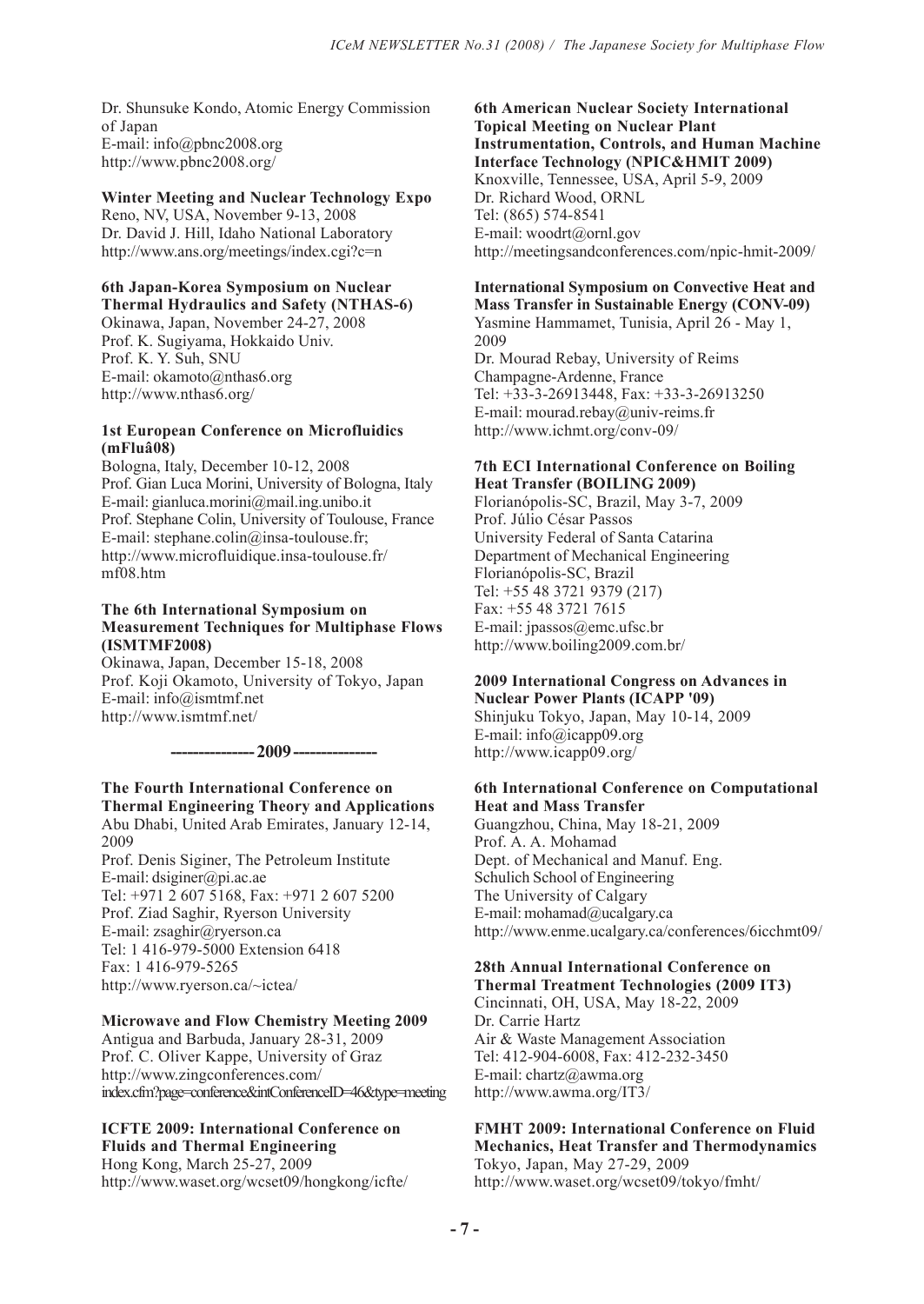#### **ANS Annual Meeting** Atlanta, GA, USA, June 14-18, 2009

http://www.ans.org/meetings/index.cgi?c=n

## **Multiphase Flow 2009**

New Forest, UK, June 15-17, 2009 Prof. C A Brebbia, Wessex Institute of Technology, UK Prof. A A Mammoli, University of New Mexico, USA Tel: + 44 (0) 238 029 3223 Fax:  $+44(0)$  238 029 2853 E-mail: rswinburn@wessex.ac.uk http://www2.wessex.ac.uk/09-conferences/ multiphase-flow-2009.html

#### **The Third Conference on Thermophysical Properties and Transfer Processes of Refrigerants**

Boulder, Colorado, USA, June 23-26, 2009 Dr. Piotr A. Domanski, NIST, Gaithersburg, Maryland Dr. Mark O. McLinden, NIST, Boulder, Colorado Tel: 301 975-5868, Fax: 301 975-8973 E-mail: david.yashar@nist.gov http://www.iirboulder2009.org

#### **7th World Conference on Experimental Heat Transfer, Fluid Mechanics and Thermodynamics (ExHFT-7)**

Krakow, Poland, June 28 - July 3, 2009 Prof. Dieter Mewes E-mail: exhft-7@agh.edu.pl http://www.exhft-7.agh.edu.pl/

#### **16th International Conference on Thermal Engineering and Thermogrammetry (THERMO)**

Budapest, Hungary, July 1-3, 2009 Dr. Imre Benko Tel/Fax: +361 310-0999 E-mail: ibenko@freestart.hu http://www.mate.mtesz.hu/eng/Pages/2009/ THERMO2009/

#### **6th International Symposium on Multiphase Flow, Heat Mass Transfer and Energy Conversion (ISMF2009)**

Xi'an, China, July 11-15, 2009 Prof. L.J. Guo, Xi'an Jiaotong University, China Tel: 86-29-82668767, Fax: 86-29-82669033 E-mail: ismf@mail.xjtu.edu.cn; mfoffice@mail.xjtu.edu.cn http://www.ismf2009.xjtu.edu.cn

#### **17th International Conference on Nuclear Engineering (ICONE17)**

Brussels, Belgium, July 12-16, 2009 http://www.asmeconferences.org/ICONE17/

# **20th International Conference on Structural Mechanics in Reactor Technology (SMiRT20)**

Espoo, Finland, August 9-14, 2009 Dr. Rauno Rintamaa

Dr. Seppo Vuori VTT Technical Research Centre of Finland Tel: +358-20-722 111, Fax: +358-20-722 7053 E-mail: smirt20@vtt.fi http://www.vtt.fi/smirt20

#### **7th International Symposium on Cavitation (CAV2009)**

University of Michigan, Ann Arbor, USA, August 17-22, 2009 Program Chairs Prof. Steven Ceccio Prof. Joseph Katz Dr. Georges Chahine http://cavitation.engin.umich.edu/

#### **14th International Conference on Environmental Degradation of Materials in**

**Nuclear Power Systems** Virginia Beach, VA, USA, August 23-27, 2009 Dr. Todd R. Allen University of Wisconsin Madison, Wisconsin Tel: 608-265-4083, Fax: 608-263-7451 E-mail: allen@engr.wisc.edu http://www.ans.org/meetings/envdeg

#### **Conference on Modelling Fluid Flow (CMFF'09) The 14th International Conference on Fluid Flow Technologies**

Budapest, Hungary, September 9-12, 2009 Univ. Prof. Dr.-Ing. habil. R. Schilling Prof. T. Lajos Department of Fluid Mechanics Budapest University of Technology and Economics Tel: +36 1 463 40 72, Fax: +36 1 463 34 64 E-mail: conference@ara.bme.hu http://www.cmff.hu

#### **The IV International Conference on Computational Bioengineering (ICCB2009)**

Bertinoro (Forlì), Italy, September 16-18 2009 Prof. Marco Viceconti, Istituto Ortopedico Rizzoli Prof. Luca Cristofolini, DIEM, University of Bologna Prof. Rita Stagni, DEIS, University of Bologna http://www.iccb2009.org/

# **13th International Topical Meeting on Nuclear Reactor Thermal Hydraulics (NURETH-13)**

Kanazawa, Japan, September 27 - October 2, 2009 Honorary Chair: Prof. Neil E. Todreas, MIT General Chair: Dr. Hideki Nariai, JNES Co-Chair: Prof. Jong H. Kim, KAIST/EPRI-W.W. E-mail: info@nureth13.org http://www.nureth13.org/

## **FILTECH 2009**

Wiesbaden Germany, October 13-15, 2009 Dr. Harald Anlauf, Karlsruhe, Germany Prof. Eberhard Schmidt, Wuppertal, Germany E-mail: info@filtech.de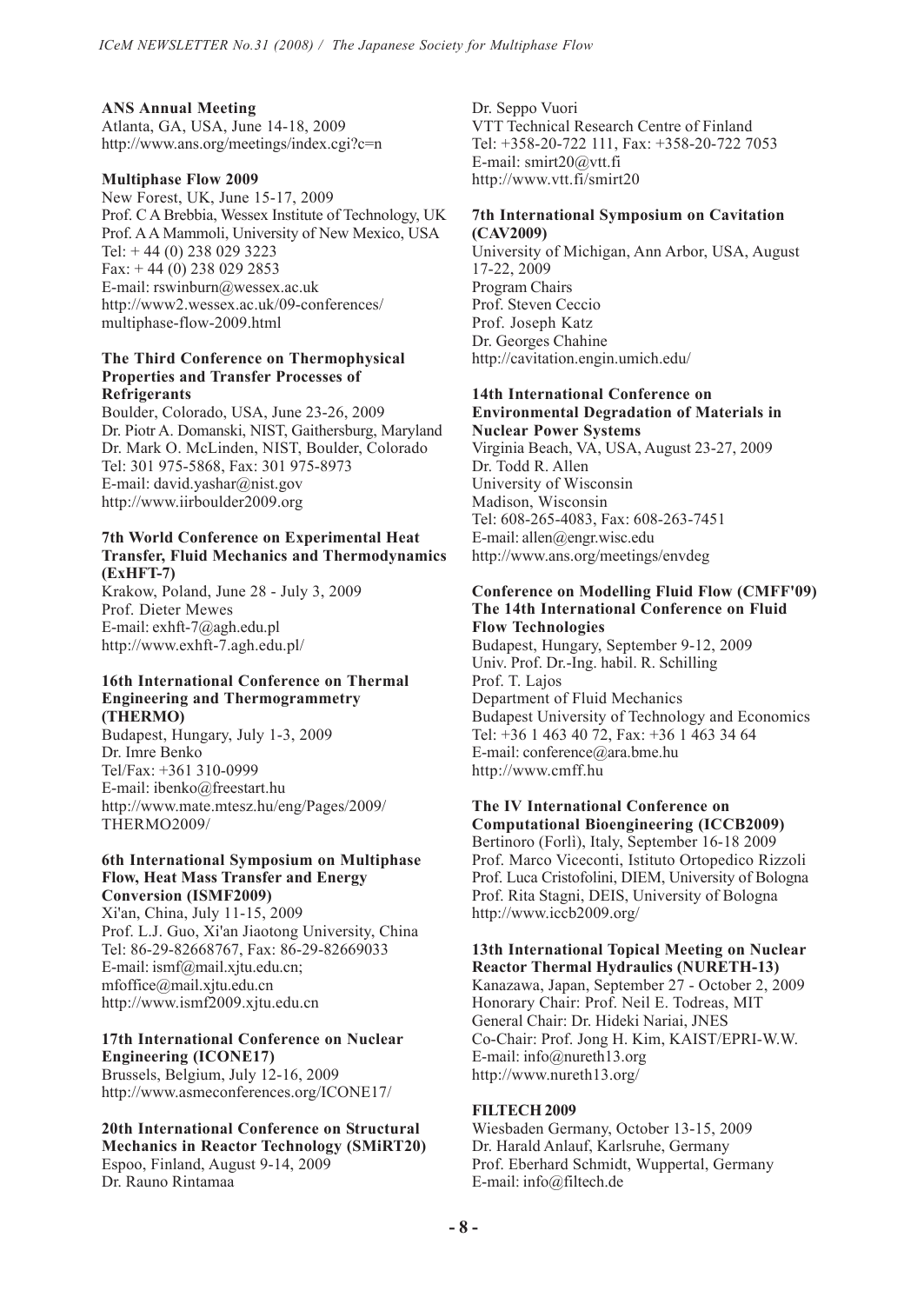http://www.filtech.de/

**ICFMTE 2009: International Conference on Fluid Mechanics and Thermal Engineering** Chicago, USA, October 28-30, 2009 http://www.waset.org/wcset09/chicago/icfmte/

# **ANS Winter Meeting and Nuclear Technology Expo**

Washington D.C., USA, November 15-19, 2009 http://www.ans.org/meetings/index.cgi?c=n

## **The 7th Pacific Symposium on Flow Visualization and Image Processing (PSFVIP-7)**

Kaohsiung, Taiwan, ROC, November 16-19, 2009 Prof. Liou, T. M., National Tsing Hua Univ. Conference Office Prof. C.H. Tai Academic Vice President National Pingtung University of Science and Technology Tel: +886 8 7740431, Fax: +886 8 7740398 E-mail: chtai@mail.npust.edu.tw http://psfvip7.npust.edu.tw/

# **International Conference on Power Engineering (ICOPE-09)**

Kobe, Japan, November 16-20, 2009 Prof. Mamoru Ozawa, Kansai University E-mail: matumoto@kansai-u.ac.jp http://www.jsme.or.jp/pes/ICOPE-09/

### **ICCFD 2009: International Conference on Computational Fluid Dynamics** Bangkok, Thailand, December 25-27, 2009

http://www.waset.org/wcset09/bangkok/iccfd/

**--------------- 2010 ---------------**

**ITherm 2010** Las Vegas, Nevada, USA, June 2-5, 2010 Dr. Tom Lee E-mail: tleea@tsmc.com Tel: 408-382-8070 (office) TSMC North America San Jose, CA http://www.ithermconference.org/

# **--------------- 2012 ---------------**

**11th World Filtration Congress (WFC11)** Graz, Austria, April 14-18, 2012 Prof. Wilhelm Höflinger, Vienna University of Technology Prof. Gerd Mauschitz, Vienna University of Technology E-mail: info@wfc11.at http://www.wfc11.at

| President                            | A. Yabe (National Institute of Advanced Industrial Science<br>and Technology)                                  |
|--------------------------------------|----------------------------------------------------------------------------------------------------------------|
| <b>Vice Presidents</b>               | T. Shakouchi (Mie University)<br>T. Ueno (Mitsubishi Heavy Industries, Ltd.)<br>Y. Abe (University of Tsukuba) |
| <b>Chair of Informatics Division</b> |                                                                                                                |
|                                      | K. Michioku (Kobe University)                                                                                  |
| Chair of Planning Division           |                                                                                                                |
|                                      | T. Saito (Shizuoka University)                                                                                 |
|                                      | Chair of International Intercourse Division                                                                    |
|                                      | T. Ishii (JFE R&D Corporation)                                                                                 |
| Chair of General Affairs Division    |                                                                                                                |
|                                      | F. Takemura (National Institute of Advanced Industrial Science<br>and Technology)                              |
| Executive Office of JSMF:            |                                                                                                                |
|                                      | Gakujyutu Shuppan Insatu Co.                                                                                   |
|                                      | 2-14-9 Kasugadenaka, Konohana-ku, Osaka, 554-0022, JAPAN                                                       |
|                                      | Tel: +81-6-6466-1588 Fax: +81-6-6463-2522                                                                      |
|                                      | E-mail: office@jsmf.gr.jp                                                                                      |
|                                      | WWW: homepage http://www.jsmf.gr.jp/index.htm                                                                  |